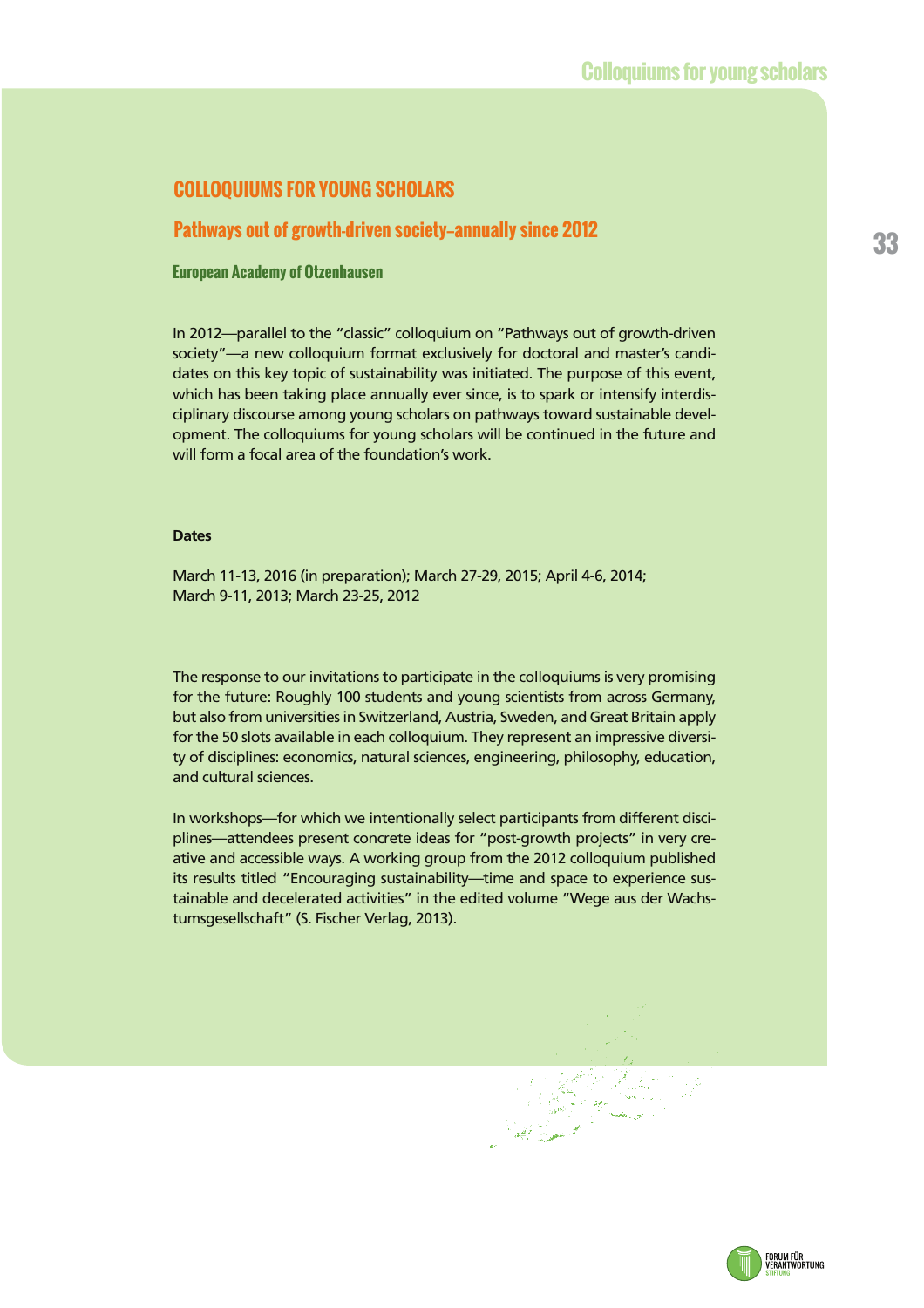**Lectures and speakers at the colloquiums for young scholars 2012-2015:** 



*Dr. Reinhard Loske, Klaus Wiegandt, Prof. Ernst Peter Fischer (left to right)* 

**(Re)productivity and (post)growth Prof. Adelheid Biesecker (2015)**  Professor (em.) of Economic Theory, University of Bremen; major focus on the caring economy

**Beating capitalism at its own game? (2014) Right life in the wrong one (2015) · Prof. Friedrich von Borries**  Architect; Professor of Design Theory, Hochschule für bildende Künste, Hamburg

**How what is emerged—Paths toward growth-driven society · Dr. Michaela Christ (2015)**  Director, Department of Diachronic Transformation Studies, Norbert Elias Center for Transformation Design & Research (NEC), University of Flensburg

**Labor-based society without growth? · Prof. Hans Diefenbacher (2013)** Adjunct Professor of Economics, Alfred-Weber-Institute, Heidelberg University (DE); Deputy Director, Forschungsstätte der Evangelischen Studiengemeinschaft e. V., Heidelberg

**Different forms of life and economic activity in everyday life · Dr. Friederike Habermann (2014)**

Economist and Historian, Author of "Halbinseln gegen den Strom"

**Regionalization as a departure from the belief in progress? · Gerolf Hanke (2014)**  Doctoral Candidate, dissertation on "The Culture of Sufficiency," University of Flensburg; Recipient of the Kapp-Forschungspreis of the Vereinigung Ökologischer Ökonomie, 2012

**Lessons in Lessening: Learning from the shrinking city? · Dr.-Ing. Saskia Hebert (2014)**  Architect, (subsolar\* architektur & stadtforschung); Director, lived/space/lab, Berlin University of the Arts

**Commons and post-growth · Silke Helfrich (2015)**  Commons Activist and Publicist; 1999-2007 Overseas Staff Member for Central America, Mexico, and Cuba, Heinrich Böll Foundation

**The role of politics and trade unions (panel discussion) · Dietmar Hexel (2015)**  Member, Executive Board, Federation of German Trade Unions; Expert Member, Bundestag Committee of Inquiry "Growth, Prosperity, Quality of Life"

2015 = 2014 = 2013 = 2012 == 2011 ·····2010 ·····2009 ·····2008 ·····2007 ·····2006 ·····2005 ·····2004 ·····2003 ·····2002



*Prof. Hans Diefenbacher*

**The political culture of a post-growth economy · Dr. Reinhard Loske (2012, 2013)**  Chairman of the Study Group on Global Issues, German Council on Foreign Relations, Berlin; 1992 - 1998 Head of the Research Group "Sustainable Germany" at the Wuppertal Institute for Climate, Environment and Energy; 1998 - 2007 Member of the Bundestag; 2007 – 2011 Senator for Environment, Construction, Transportation, and European Affairs, Bremen

FORUM FÜR<br>VERANTWORTUNG